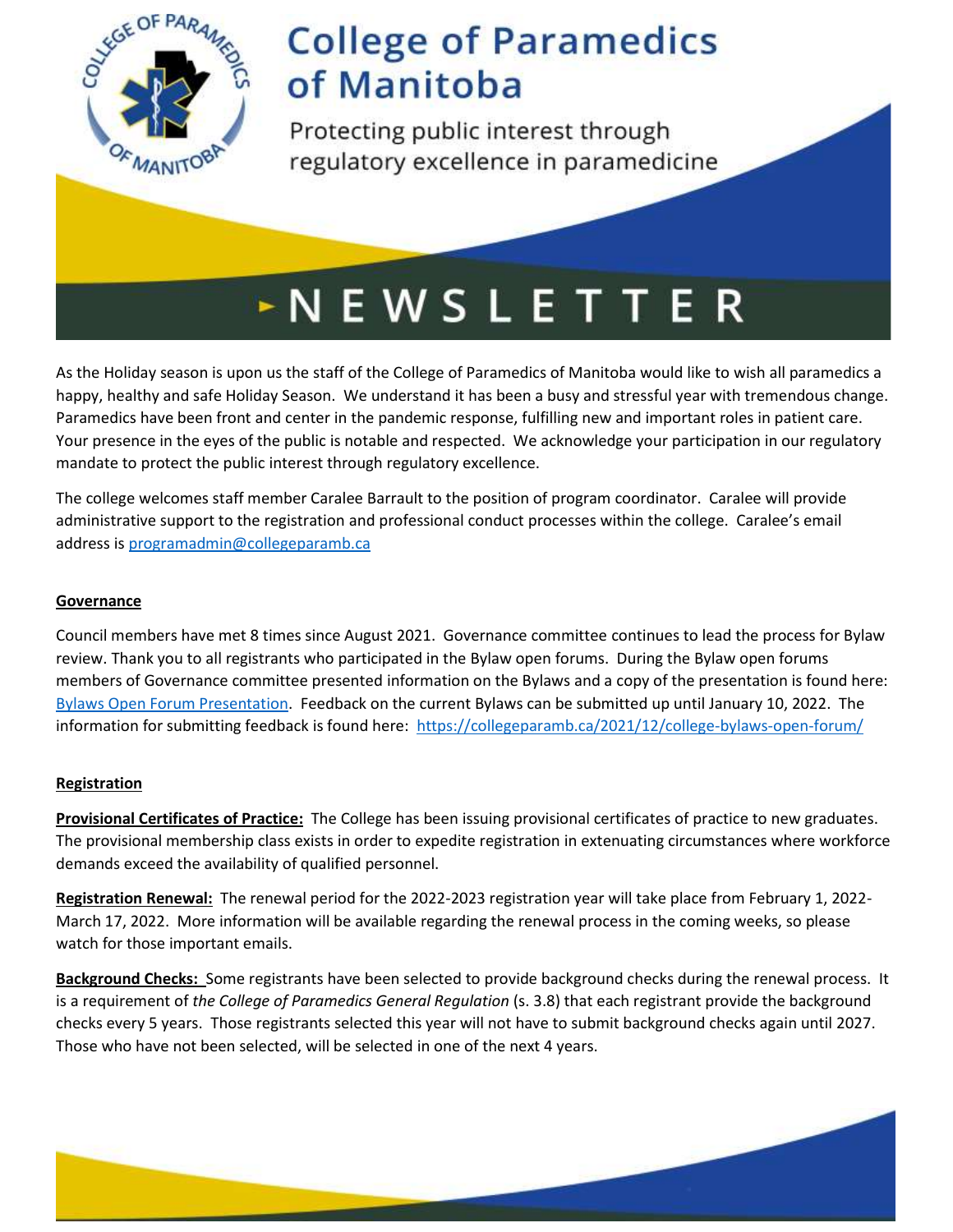

Protecting public interest through regulatory excellence in paramedicine

# $\sim$  N E W S L E T T E R

As a reminder despite the random selection process, The *College of Paramedics of Manitoba General Regulation* (s. 3.9(1)(2)(3)) states that if at ANY TIME there is a change to the status of any one of your background checks, you are required to provide that information to the registrar of the college. There is no automatic reporting of a criminal record or abuse registry finding to any external body or employer. Hence professionals must adhere to their Code of Ethics and professional regulations and voluntarily disclose this information. The five-year annual submission provides an additional safeguard to the public. The College understands that all registrants may need to submit background checks to employers or volunteer agencies however information between agencies cannot be shared due to privacy legislation.

**Late Fees:** Please note that registration fees for the upcoming practice year are payable during the renewal process. The annual registration fee is unchanged and remains at \$550.00 for the 22/23 practice year. A late fee of \$225.00 will be added to those who have not paid the registration fee during the renewal period (February 1, 2022-March 17, 2022.) Any renewal completed after April 1, 2022 will be subject to a reinstatement fee of \$450.00.

A reminder that a renewed Certificate of Practice is required by April 1, 2022 to work as a paramedic in Manitoba.

**Updating the Registrant Portal:** All registrants are asked to remember to update your Registrant Portal with the following information:

- Any change in employment
- Upload your renewed Professional Liability Insurance

You can also do the following in your Registrant Portal:

- Submit a document request (e.g. COPR Labour Mobility form)
- Submit a name change
- Submit a status change application (e.g. move from "primary care paramedic" to "advanced care paramedic")

Self-Service Guide Please see<https://collegeparamb.ca/public/becoming-registered/> for a list of self-service guides related to:

- Registration Change Requests (Document Request, Status Changes, Name Changes)
- Setting Up a New Account
- Renewal (under revision)
- Registrant Portal
- Picking up Where You Left Off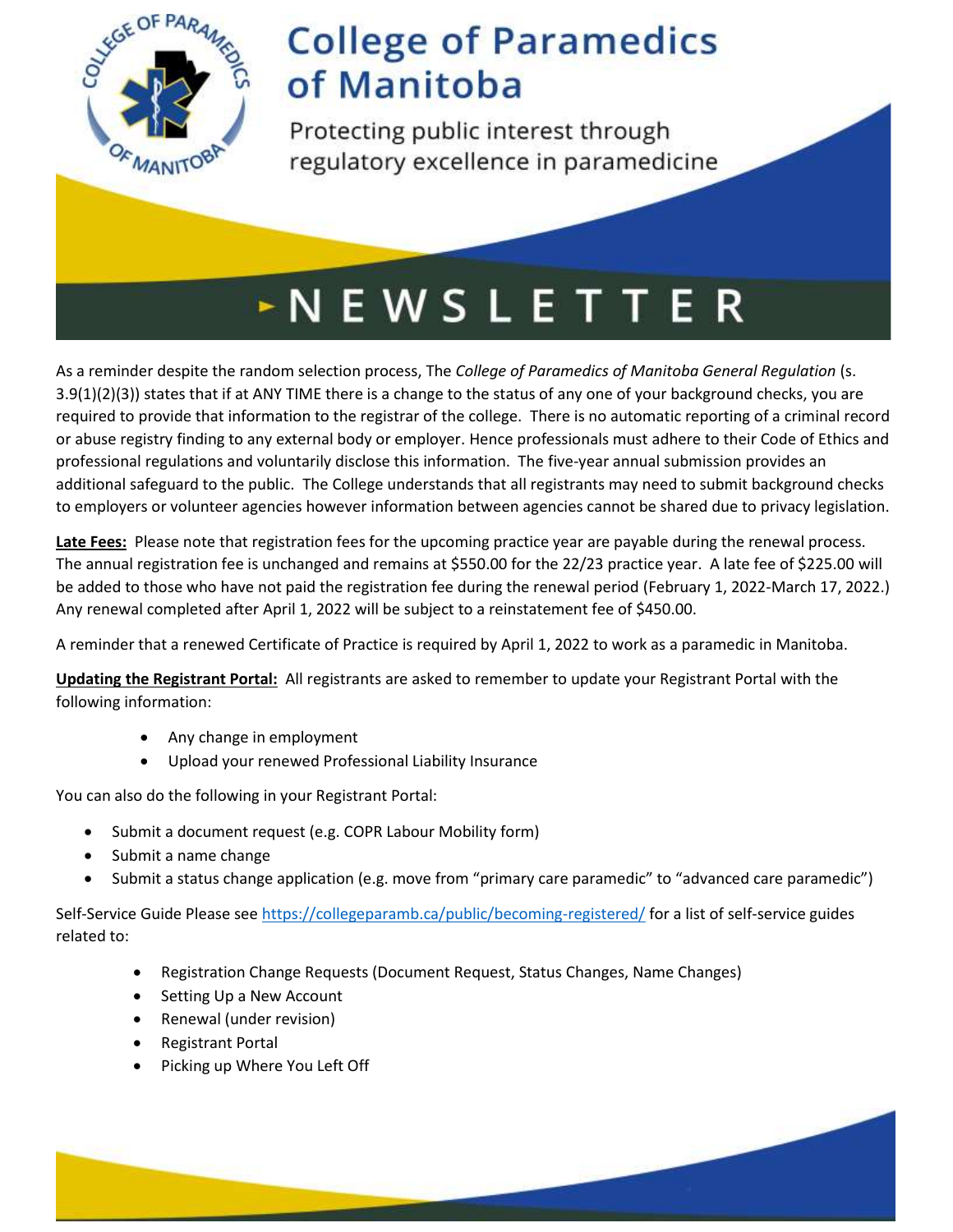

Protecting public interest through regulatory excellence in paramedicine

# $\sim$  N E W S L E T T E R

Self-service guides are also available under the headings Manitoba Graduates, Registered in Another Province, and Internationally Educated Paramedics.

### **Program of Continuing Competency**

Before the renewal process, each registrant is required to complete their Program for Continuing Competency (PCC) learning goal objectives in anticipation of beginning a new PCC cycle. Please remember to complete the required documentation of your learning objectives by inputting a *date of completion* and filling in the *Learning Activity Details* and *Impact on Practice* reflection questions, as well as uploading the appropriate documentation. At the time of registration renewal, registrants will be asked to complete an attestation form declaring their completion of the PCC requirements for the 2021-22 cycle. As well, a new Self-Assessment form will need to be completed, new goals and learning objectives identified for the 2022-23 PCC cycle. Additional resources for PCC are found here: <https://collegeparamb.ca/professional-practice/program-for-continuing-competency/>

An expression of interest for the Continuing Competency Committee was circulated, and the interview and appointment process for membership to the CCC has concluded. An announcement of committee members appointed will be made in January 2022. This Committee will help to encourage registrants to enrich the PCC process. Part of the legislated requirement of continuing competency is the annual review of registrant's PCC submissions. The PCC committee will establish the process for review of PCC submissions.

### **Education Approval**

The College is required to set the standards for and approval of paramedic education programs. The Reserved Acts as outlined in the College of Paramedics of Manitoba General Regulation were based on current practice in Manitoba and now define the scope of practice for all classifications of paramedics in Manitoba. The College identified that the scope of practice exceeds the National Occupational Competency Profile (2011), and educational standards needed to be amended. In addition, the College is now a Provincial Service Client for Equal Canada (Accreditation Canada) and is an active partner in the Accreditation process.

Paramedics now have an independent scope of practice. This means paramedics no longer practice under a physician's license and no longer receive Transfer of Functions as was the case prior to self-regulation. Paramedics must now be able to proficiently demonstrate competence in their full scope of practice upon registering with the College. There was a need to make significant changes, especially with the Emergency Medical Responder and Primary Care Paramedic programs, and the College is working with education providers to meet the new standards.